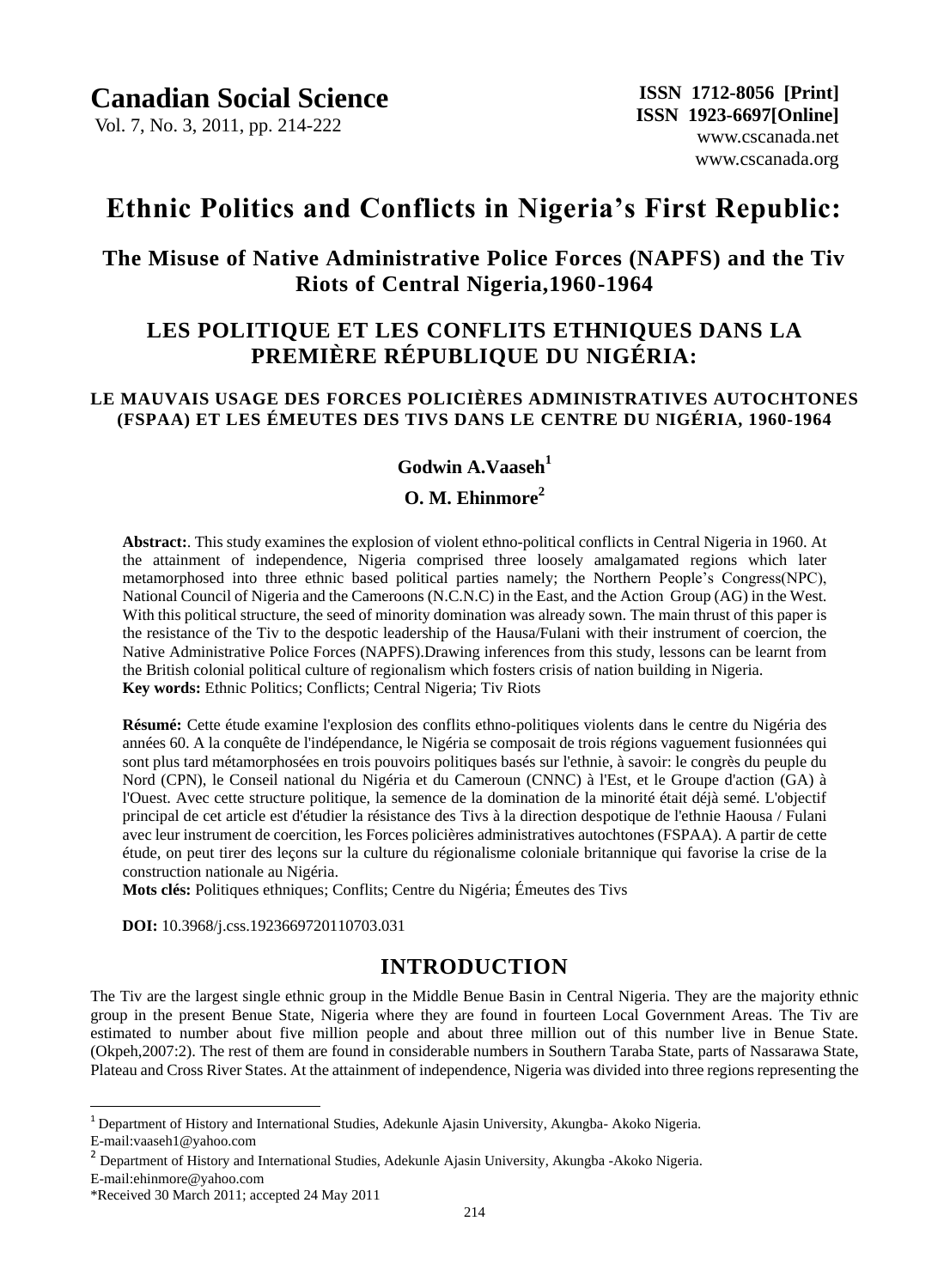#### *Godwin A.Vaaseh; O. M. Ehinmore/Canadian Social Science Vol.7 No.3, 2011*

three major ethnic groups namely the North (Hausa-Fulani), the East (Igbo) and the West (Yoruba).The group of politicians that emerged at the attainment of independence had the massive support of their ethnic groups and political parties. In the North, the Northern People"s Congress (NPC) had a large Hausa/Fulani following with Alhaji Tafawa Balewa as the leader. In the West, the Action Group (A.G.) had a massive Yoruba following with Chief Obafemi Awolowo as the leader, while in the East, it was the National Council of Nigeria and the Cameroon"s (N.C.N.C) with a large Igbo followership headed by Dr.Nnnamdi Azikwe. In the Middle Belt, it was the United Middle Belt Congress (UMBC) a minority Tiv party with large followership led by Mr. Joseph Sarwuan Tarka (Aper, 2003:322).

This division of the country into "majorities" and "minorities" ethnic groups encouraged sentiments, sowing the seeds of conflicts which the emergent political leaders exploited exerting firm control at the regions at the detriment of the centre. Each of the regional political parties tried its best to win the support of the Tiv. This was based on the fact that the political party that the Tiv accepted would control the Central Nigeria and its resources. The reaction of the Tiv was the rejection of the subordinate roles offered to them by some of these parties especially the NPC controlled government. The Tiv in the rejection of this inferior role decided to rally round their leader J.S.Tarka and their party, the UMBC. Their rejection of the NPC controlled government was symbolic, as the acceptance would mean accepting Hausa /Fulani domination. In addition, the majorities of Tiv population were Christians and prejudiced against Islam. They believed that when a Tiv became a Muslim, he would copy Hausa custom and forget his own culture and come to despise his people. In addition, the exciting political arrangement before independence and after meant that the major ethnic groups controlled the regional governments; hence the monopoly of power and patronages to their own exclusive advantage (Tseayo,1975:96-98).The rejection of the NPC, and all that was associated with it was to lead to the bitter and violent political upheavals in Tivland during the First Republic. The attempt by the NPC, the ruling party at independence to dominate Tivland by the use of coercive measures including the Tiv Native Administration and its police forces failed and this culminated in the 1960 and 1964 riots(Abeghe,2005:68-80). This paper examines how the misuse of Native Administrative Police Forces by the NPC controlled government led to the riots.

This paper is divided into five main sections. After the introduction is the conceptual framework. The next section deals with the background to the political conflicts in Tivland, our area of study. The third section deals with policing and the emergence of the Native Administration Police Forces (NAPFS),in pre-colonial and colonial Nigeria, while the last two sections deal with the Tiv revolts as a response to the misuse of the NAPFS.

#### **1. A FRAMEWORK OF ANALYSIS**

The 1960 and 1964 conflicts in Tivland had ethnic and political undertones. Conflict is a serious disagreement, contention or state of antagonism between two or more parties or groups. Conflicts evolve from variations in interests, values, ideas, ideologies, orientations, perceptions and tendencies and are part and parcel of social existence and progress (Gyuse,Ajene,2006:242).Conflicts are end results of contradictions that exist in the human society. It is a state of discord caused by the actual or perceived opposition of needs, values and interests between people. It can result in stress or tension and negative feelings between disputants, and it is not only disruptive and destructive but also constructive(Bello,2006:30).Therefore, it is not only the destructive nature of conflicts that counts, but whether groups involved in conflicts can maintain a healthy relationship after the conflicts. Conflict thus serves as a medium for creating integration between groups. A conflict is said to exist when two or more parties with perceived incompatible goals seek to undermine each others goal seeking capability. Conflicts may take place between individuals, groups; between individuals and organizations or groups; or between an organization and one or more of its components. Conflict is said to emerge whenever two or more persons or groups seek to possess the same object, occupy the same space of an exclusive portion, play incompatible goals and undertake mutually incompatible means for achieving their purpose(Ker,2001:3) One of the most celebrated definitions of conflict by Coser maintains that:

The struggle over values or claims to status, power and scarce resources in which the aims of the conflicting parties are not only to gain the desired values, but also to neutralize, injure or eliminate their rivals(Otite,1991:1)

Ethnic conflicts are conflicts that are perpetuated, supported and directed by members of a particular ethnic group against another. Ethnicity involves a nation, group, race or tribe that has a common cultural tradition, or a person or group of people belonging to a specific country or area by birth or family history rather than by nationality. The heterogeneous and multi ethnic nature of Nigeria has made the country a fertile ground for such conflicts. Nigerians think more of their membership and allegiance to their ethnic groups than their belonging to the nation. The zealous support of Nigerians to their ethnic groups has often led to violence.

Political conflicts are usually struggles arising from disagreements or contestations over the sharing and holding of political appointments, the creation of administrative areas and the creation of local government areas and their purported headquarters. This problem could be traced to the colonial period, when traditional institutions were subjected to the needs of the colonial administration. The colonial authorities elevated some traditional institutions at the detriment of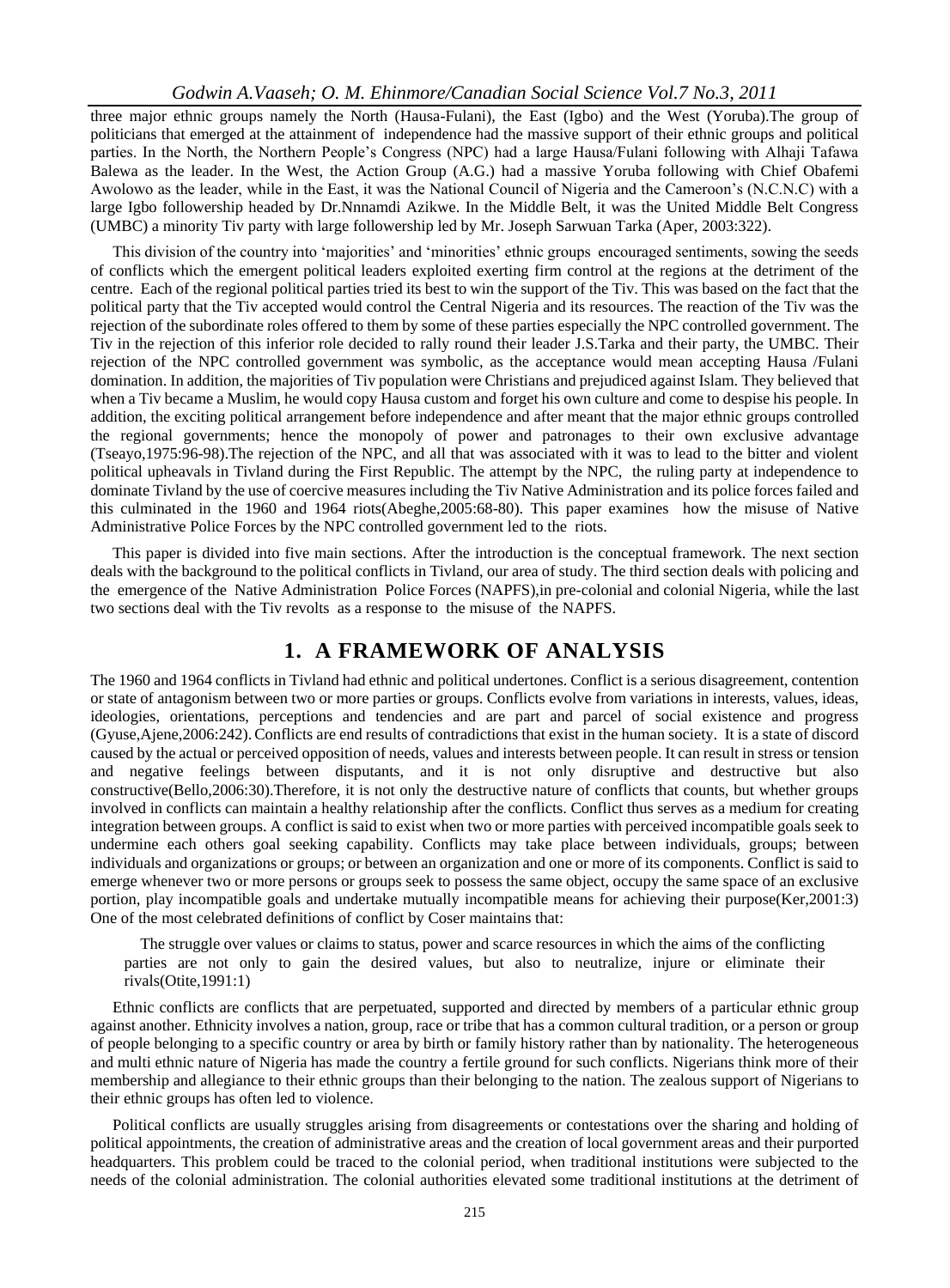others. Experience has shown that the clamor for new administrative areas does not solve the problems or give a sense of belonging to the groups in their new areas, if created. When new states or local government areas are created, new majority or minority groups emerge with attendant problems.

Remi Anifowese attempts an explanation of the Tiv Riots, by proposing the frustration-aggression theory as being the bedrock of the conflicts(Anifowose,1979:77). This means when individuals or groups feel frustrated because their basic needs are being thwarted, the tendency is to strike back at what is perceived to be causing the frustration. The Tiv felt the NPC controlled government was responsible for all their woes hence the need to fight back.

### **2. POLICING IN PRE-COLONIAL NIGERIA**

As Killingray (1986: 416) rightly illustrates, British colonialism in Africa did not fully monopolize the means of coercion and violence. It is a well known fact that under the indirect rule system, practices of coercion such as tax collection, recruitment of forced labour, regulation of sanitation and, more importantly for the purpose of this paper, the preservation of law and order as well as the maintenance of security were delegated to Native Authorities (Fourchard, 2008:28). While it is important to state that in several parts of Nigeria the powers of the police were transferred to local communities through the Native Administration Police Forces (NAPFs), it is even more significant to observe that the very idea of the NAPFs came about through the adaptation of Nigeria"s pre-colonial police organizations, especially those of the centralized emirates of the North as well as those of the Yoruba and Edo kingdoms of the West. This scenario fitted perfectly into Mahmood Mamdani"s description of indirect rule as a "decentralized despotism" through which "local custom within a larger colonial project was a way of achieving a hegemonic domination" (Mamdani, 2002: 286).

Among the numerous palace officials in the centralized emirates of the North and the Yoruba and Edo kingdoms of the West were those who performed the role of police. In the emirates they were known as *dogarai* (Smith, 1960: 36; Nadama, 1977: 337, 352). Smith notes that the *dogarai* had the duty to "capture and discipline offenders, and to guard the town together with warders" (Smith, 1960: 338). Fika (1978: 40-41) and Ubah (1973: 47-48) also gave a detailed description of the multifarious duties of the *dogarai.* These included the prevention and detection of crime as well as general prosecution of criminals.

In the western part of Nigeria they were known variously as *ilari* (in Oyo), *emese* (in the Ife, Ijesa and Ekiti kingdoms) and *agunren* in Ijebu-Ode. (Rotimi, 2001: 2). In the Yoruba kingdoms, the *ilari, emese* and *agunren* represented in the eyes of the populace the symbol of legitimate force. Like the *dogarai* they apprehended and prosecuted criminals. It is even said that the consent of the *agunren* was necessary to give the stamp of legitimacy to any Ijebu military campaign (Oroge, 1971: 44).

Though there is a dearth of scholarly studies on the pre-colonial policing system among the Igbo in Eastern Nigeria, available evidence suggests that a body of men known locally as *umuokorobia* and drawn mainly from the age-grade system performed police duties in many parts of Eastern Nigeria. Apart from the *umuokorobia* which were charged with the responsibility of security maintenance and general law enforcement, the masquerade cult, *mmanwu* also performed traditional police duties. The police action of the *mmanwu* was generally referred to as *iri iwu*. This traditional policing system involved the prevention of crime through the identification, arrest and enforcement of sanctions by means of fines known locally as *oriri iwu* or by *igba ekpe*, i.e., the public humiliation of a criminal. A special force, the *iga*, kept surveillance over village streams during the dry season in order to enforce the preservation of water resources (Okafo, 2007: 8-9; Isichei, 1978: 74).

It is noteworthy especially in Northern and Western Nigeria that the pre-colonial police formations had the following common features. Firstly, they were drawn from palace slaves and were appointed by and responsible to the kings. Next, they had a political head who was a senior official of government and almost always an eunuch with a distinctive dress and / or hairstyle. They also combined the triple roles of bodyguard, messenger and executioner. Finally, they performed diplomatic and revenue- collecting functions (Rotimi, 2001: 2).

The foregoing brief survey of pre-colonial palace organizations that performed police duties in the emirates of the North and the Yoruba kingdoms of the West is intended to show that there was a basis for the decision of the colonial administrators to allow the native authorities in those areas to own police forces. It needs to be emphasized that members of these pre-colonial palace organizations were more of personal servants of the chiefly authorities than agents of the community. They played a key role in enhancing and upholding the authorities of their employers. This image was perpetuated in the colonial and post-colonial periods.

## **3. INDIGENOUS POLICING AND THE EMERGENCE OF NAPFS IN NORTHERN NIGERIA**

With the advent of British rule in Northern Nigeria, Sir Frederick Lugard who was the head of the administration decided to adapt the political system that was in existence in the emirates to suit colonial exigencies. The Lugardian doctrine of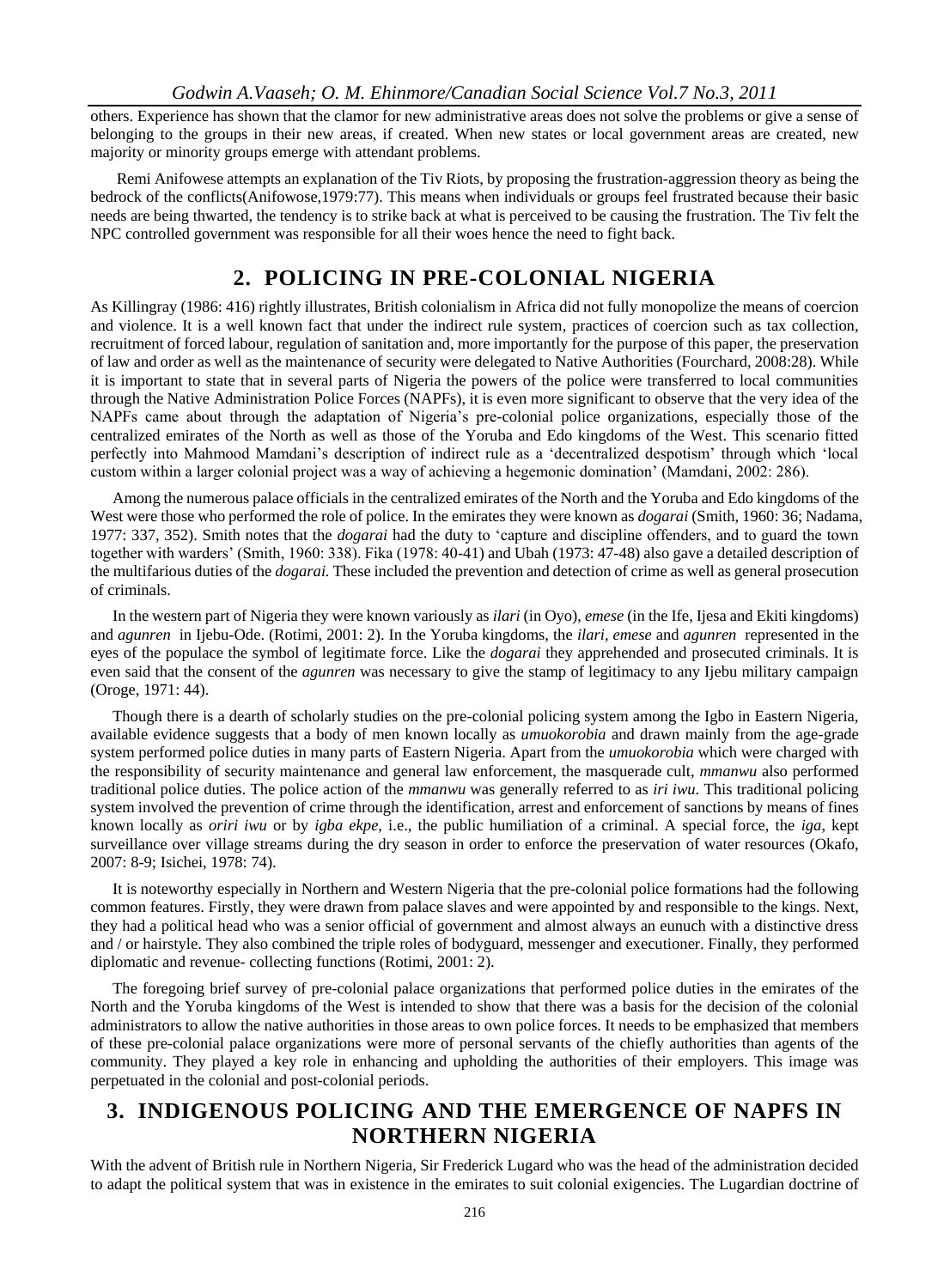native administration was founded on the notion that there existed a strong, rather autocratic, Emir or chief whose authority the government could officially recognize and to whom it could delegate some responsibilities. In principle, the Emir would be subordinate to the British administrative officer but in appearance would be made to look like the actual ruler of his subjects.

When Lugard left Nigeria in 1906 the mantle of leadership in Northern Nigeria fell on Percy Girouard. Under his administration there began a shift in emphasis from the administrative principle of "rule through native chiefs" to one of "rule through native chiefs on native lines" (White, 1981:33-38). The shift in administrative policy sought to create the Northern native administrations into near-autonomous entities. It is, therefore, within the foregoing political context that the formulation of a policing policy for the North should be appraised. After 1925, the measures taken resulted in the marginalization of the Government Police in the North.

Tamuno (1970: 51-56) is of the view that the re-organization of the Government Police Force in Northern Nigeria between 1907 and 1913 under Governor Percy Girouard culminated in the recognition of the indigenous police organization in the emirates and that the *dogarai* eventually gained recognition as a unit of administration. Admittedly, the above position could also be buttressed by other factors that were instrumental to the emergence of the *dogarai* as a unit of native administration. For instance, at the point of British contact, the *dogarai* did not receive immediate official recognition as a unit of administration, though they were not prevented from performing their duties as earlier enumerated. They were simply not recognized probably because of the initial British attitude to the institution of slavery. Slave offices were among those the British had sworn not to recognize officially. Before a slave could be allowed to hold a public office he must first be emancipated (Lugard, 1970: iv).

The *dogarai* eventually obtained recognition in 1907 through the spirited campaign mounted by administrative officers in the Kano Province with H.R. Palmer giving the most forceful voice. Palmer had joined the administrative service of Northern Nigeria in October 1904 and his first posting was to Katsina (then grouped within Kano Province) as an Assistant Resident. When a civil Government Police Force was raised for the North at the outset of colonial rule, it was observed that most of the members were not Hausa-Fulani. In fact, available statistics show that in 1908, the force was made up of 240 Hausa, 216 Yoruba, 102 Beriberi, 53 Fulani, 25 Nupe and 54 others whose ethnicity was unrecorded (Tamuno, 1970: 50). Thus, the force comprised 293 Hausa-Fulani against 397 members of other ethnic groups. It is not unlikely that most of the Hausa-Fulani elements were not deployed to serve in the emirates, a practice that was not incompatible with colonial policy at the time of "strangers policing strangers" (Killingray, 1986: 411-37). Understandably, this development is not surprising given the fact that colonial policing in Africa and even in colonial dependencies outside Africa such as Papua New Guinea, Australia, New Zealand, etc., was guided by the simple philosophy that the job of policing indigenous population would be more effective if the police force is alien (Hill, 1986:127; Kamira, 1999:3; Leighton, 1991: 485-488).

Expectedly, the presence of this predominantly alien force in the emirates did not seem to have gone down well with the British administrators. In the annual report for 1907 on the province, the Resident Dr. F Cargill, reported on the conduct of the Government Police, by quoting approvingly from the comments of the Kano Divisional Resident, Major A. Festing and the Katsina Divisional Assistant Resident, H.R. Palmer. Palmer had complained that he was not comfortable with the use of these policemen for arrests. He contended that the sight of a man in uniform armed with a rifle caused 'too much terror and alarm" for the citizens and that it is difficult for the people to distinguish between police and soldiers. He advocated the use of native police in native dress and called for the abolition of the Government Police Force.

Incidentally, in 1907, Lugard"s successor as Governor, Sir Percy Girouard, decided on a reorganization of the police system. There are three discernible reasons for the reorganization. One, it was intended to remove the predominantly alien Government Police from the emirates, especially those of the northerly provinces of Kano, Sokoto, Zaria and Borno. Two, it was intended to secure the loyalty of the Emirs by permitting them the use of their indigenous *dogarai* as police. This was very much in line with the administrative policy shift from "rule through native chiefs" to one of "rule through native chiefs on native lines" inaugurated by Girouard. Three, it could be cheaper to use the *dogarai* than the Government Police Force. In 1908, a wider implementation of the re-organization was effected (Tamuno, 1970: 54-55).

Meanwhile, H.S. Goldsmith who was Lieutenant-Governor between 1917 and 1921 and Captain A.G. Uniacke, the Acting Inspector-General of the Government Police Force for the North engineered a new policy in 1919 that was aimed at subordinating the Government Police to these three people in sequence: the *dogarai*, the Government policeman"s own superior officer and the District Officer whenever the issue was of a local interest (Rotimi, 2001: 18).

Moreover, as soon as H.R. Palmer assumed office as substantive Lieutenant- Governor of Northern Nigeria in 1925, he and his subordinates decided not only to build up the NA police in the emirates but also to extend its network in the southerly provinces. Obviously, their preference was for policing the territory more with NA police than with the Government Police. Towards this end, the pre-colonial *dogarai* police institution was adapted for use in the emirates. Having convinced themselves of the soundness of their policing policy for the emirates, the administrative officers tried to extend it to cover the rest of the protectorate where it had not been known before (Rotimi, 2001: 19-20).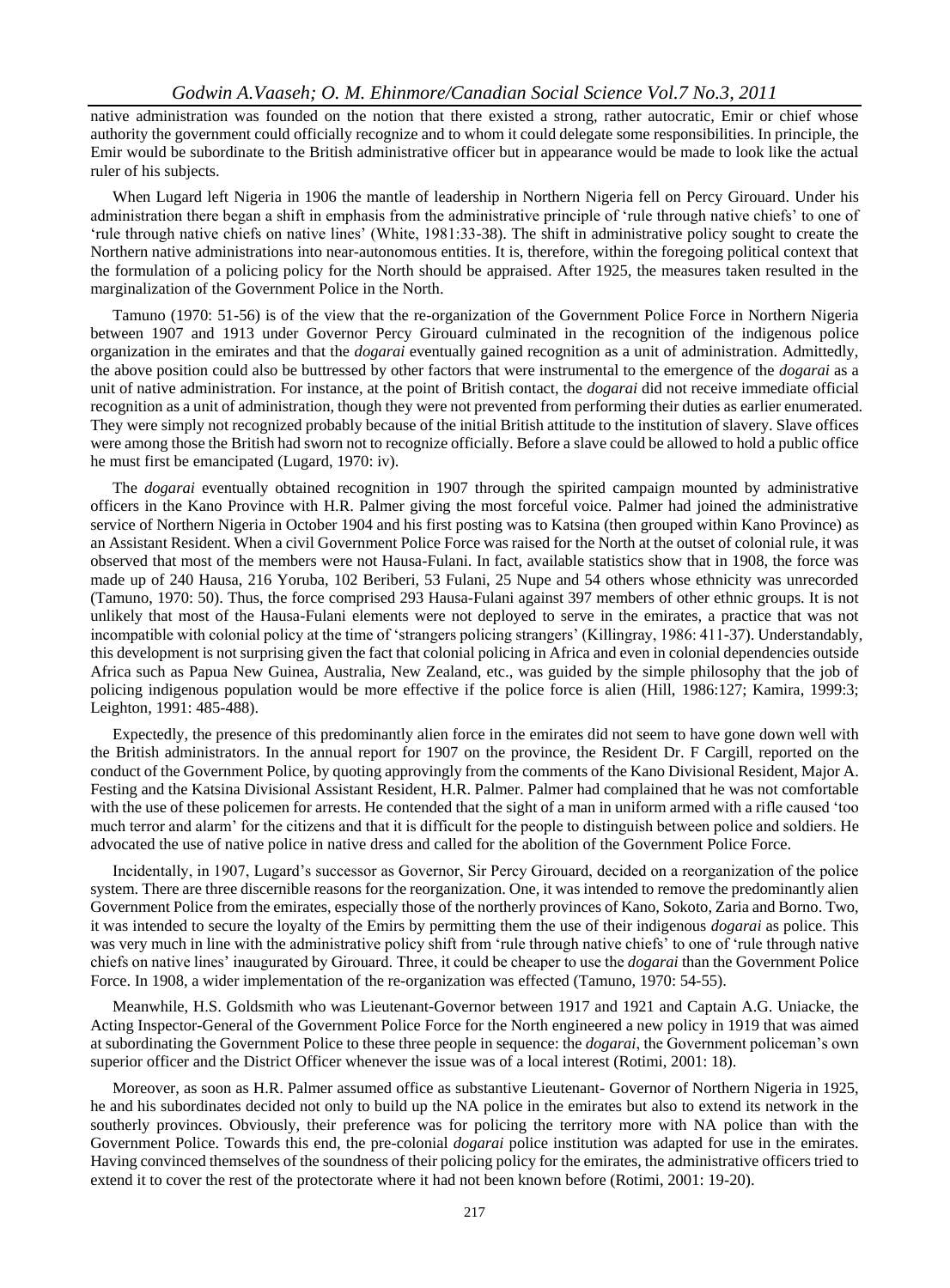### **4. THE NATIVE ADMINISTRATION POLICE FORCES AND THE RIOTS**

The first colonial chiefs in Tivland were not provided with policemen. The chiefs themselves appointed able-bodied young men to serve as policemen. When later, the colonial administrators saw the need to assign policemen to the chiefs, the chiefs were asked to look for men of their choice and bring them for appointment. In some cases, the chiefs were given police uniforms and asked to appoint whoever they wanted. Since the policemen were seen as symbols of authority in the North it soon became a coveted job, and their appointments were marked with corrupt practices. Policemen in Tivland were dreaded and feared. They arrested people arbitrarily without giving them reasons for their arrests or the offence they committed(Anum,2008:). They mistreated people at the slightest provocation, especially tax evaders. A policeman could scatter a whole market on a market day. He could also take by force, a person"s property without any challenge. In Akigas words:

on his return to the village, things began to happen. He laid hands on peoples property, saying you can"t play the fool with me. I was not made policeman for nothing. It cost me a cow (Rotimi,2001:146).

The role of the Native Administrative Police Forces in Tivland in the turbulent political period proceeding Nigeria"s independence in different parts of the country especially Tivland has been very controversial. The police being a necessary body in any civil society are charged with the traditional duty of preventing crime. These roles, however, can be usurped by the government in power. In these cases, policemen see themselves as loyal servants of the ruling elites and not for the well being of the general public. The Tiv Native Administrative police found itself walking a tight rope being accused variously by agents of the Northern People"s Congress(NPC), controlled government on one hand and the United Middle Belt Congress(UMBC), the Tiv party and its Action Group(AG), ally forming the opposition on the other.

The perception of the police force in Tivland was that it was a Hausa/Fulani force of occupation designed to extend Hausa/Fulani hegemony. Even the name that a policeman was called was foreign and hated. The "*dogari'* or "*yandoka*," commonly used in Tivland were not Tiv names but rather Hausa names. The police in the early years of party politics were encouraged with other N.A employees to have a stake in the survival of the system by combining their NA job with membership of the government approved political party the NPC(Rotimi,2001:146). The police under the control of the District heads and the NA officials in Tivland molested the Tiv people who were opposed to the NPC. The police protected NPC members at their rallies from UMC attacks. In a letter from J.E.Egbe (ASP) and Adviser Benue NA Police Forces to the Police Chief Benue Province on UMBC hooliganism, J.E.Egbe stated:

on the 2nd November 1958 members of the NPC Gboko branch held a public meeting/lecture in Gboko. At the end of the lecture one man among other questioners put up his hand to ask a question. He was granted leave to do so. Then he said "you told us not to follow the Yoruba, why then should we follow the Hausas who call us Arna"? Many people clapped as they heard the question. At this juncture Danlahadi, the Divisional Secretary of NPC got up and ordered the constable on duty to arrest this man for disturbing at their NPC lecture when he is an UMBC(NAK/MAKPROF/APL/34,F9/61).

We can see that the Tiv N.A police, instead of maintaining law and order, were used as an instrument of repression for the harassment of political opponents especially the UMBC – AG Alliance. This situation led the Tiv to turn against members of the NA police during the revolts of 1960 and 1964. The Tiv took advantage of disturbance to let vengeance on the police. In the numerous Tiv/police encounters the police were humiliated.

It is worthy to note that NPC supporters equally complained of police harassment. In some cases they maintained that the police sided with the UMBC against NPC members. In a petition written to the Minister of Internal Affairs by H.O. Abaagu, NPC member in the Federal House of Representatives, he accused the Tiv NA of taking sides with the UMBC and the police of harassing the NPC. He speaks of an instance:

At Ihugh in Jechira Intermediate Area, Tiv Division, an NPC who was addressing a mass meeting was pushed down while a UMBC-AG man jumped on the table and started to preach UMBC-AG despite he had no permit, yet the police took no action AK/MAKPROF/APL/34,F9/61).

The Minister reacted swiftly to Abaagu"s petition, by asking the Resident to furnish his office with information regarding police participation in politics(NAK/MAKPROF/MIA711S.1,2/4/1959).This showed how serious the government took issues when the interest of the NPC was involved. The D.O. Tiv Division who reacted to the query absolved the NA police of complicity in the harassment of NPC supporters by UMBC supporters.

From the foregoing we can safely conclude that the police were serving the interests of the NPC controlled government that gave them nourishment. That explains why the riots of 1960 and 1964 were directed against the NPC controlled native administration and the NA police forces led by the Tor Tiv Gondo Aluor. This situation notes that the NA police in Tiv division had been walking a tight rope since the advent of party politics. While they could not effectively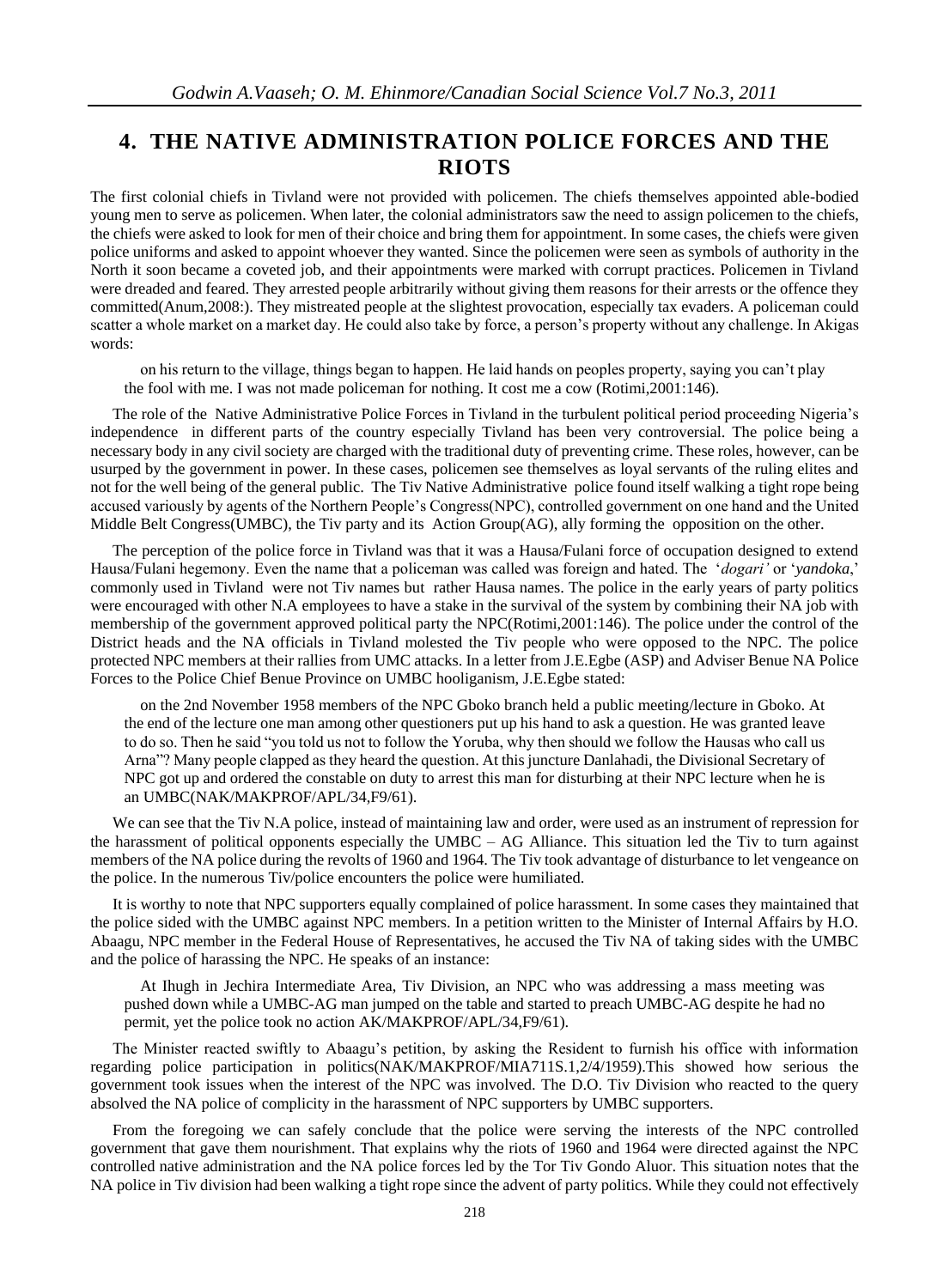#### *Godwin A.Vaaseh; O. M. Ehinmore/Canadian Social Science Vol.7 No.3, 2011*

check UMBC fanatics, from disrupting NPC rallies, they also did not accede to NPC requests to molest UMBC supporters. The Tiv riots that broke out, capitalized on these existing divisions. The clashes started mainly between the supporters of the NPC and UMBC. These riots were motivated by the perceived marginalization and insecurity on the part of the Tiv and their feeling that the members of the NPC were responsible for their condition. The Tiv were suspicious of the authoritarian native administration system and its attempt to forcefully penetrate Tivland. They saw the native authorities as an embodiment of the NPC. The first riots were carried out in 1960 and tagged *nande*-*ior, nande* meaning "arson or burning" down houses, while the second riots were those of 1964 and called *atemityough* meant "headbreaking" (Ihila,2008).

#### **5. THE RIOTS OF 1960-***NANDE NANDE* **(BURNING)**

The start of the crisis was when the elected Tiv NA council with a majority of UMBC members was dissolved in November 1959, and a new one reconstituted which was totally pro-NPC. The Tor Tiv, who was the head of the new NA council, was coerced into supporting the NPC.

Before independence on October 1, 1960 there were elections held in 1959 to elect members of the House of Representatives from which a government would be chosen to lead Nigeria to independence. Incidentally, all of the seven seats in Tiv Division went to the UMBC/AG alliance. The NA officials and Chiefs did not like this development. They believe that if something was not done fast, the UMBC/AG alliance would also win the seats in the Northern House of Assembly. Consequently, intimidation of UMBC/AG members by the NA controlled NPC became so common and they believed would soon blow into full scale violence. This situation led to an increasing open defiance and resistance to the lawful authorities in Tivland led by the Tor Tiv. The Tor Tiv was accused of using his powers wrongly and attempt made to curtail this. In a petition from M.A. Gundu to the Resident Benue Province, the Tor Tiv was accused of usurping the post of Tiv Native Authority Administrative Secretary from one Iyorliam Ikuan and giving it to one George Atim Atedze:

As it has ever been the desire of the Tor Tiv to usurp the post at all costs for his kinsman, George Atim Atedze, on the 28th January, he autocratically revoked the decision of the Council imposing on it George Atim Atedze"s appointment in preference over Iyorliam Ikuan who has been holding the post efficiently for over two years without blemish. The Tor Tiv in his exalted position as the head of the Tiv Native Authority is encouraging clannishness – Ichongo versus Ipusu and there is a danger of plunging the Division into a state of disturbance (NAK/MAKPROF/APC/34 Vol IV. Ref.TPU/2B/221)

In addition, the Tor-Tiv Tiv"s imposition of unpopular kindred heads on the local inhabitants in August 1960 were resisted. A similar resistance took place in Mbatie clan. There was soon a breakdown of law and order.

A major incident that signaled the start of the riots was in August 1960, when the clan head of Yandev, a supporter of the NPC, was assaulted with two of his policemen and other tax collectors while trying to collect tax. This was followed by further attacks on policemen who tried to arrest these tax evaders. In the eyes of the people all chiefs, clan heads, NA police and tax collectors were pro-NPC and so enemies to the people. The riot proper was triggered by an attempt by the clan head of Yandev to close a market owned by one Kumbul Akpai, a UMBC supporter. The clan head of Yandev Ol Ako and some strong NPC supporters had gone to close the market with a detachment of the NA police but was repelled by the people. The intervention of the Tor-Tiv did not help matters. It was maintained that the Tor-Tiv did not come to make peace but he came with more NA policemen to enforce the order. They demanded for the return of their clan head, Ol Ako, who had fled to Gboko. The Tor Tiv, who feared for Ako"s life, refused to grant their request and withdrew. On the  $25<sup>th</sup>$  August, a riot squad of the NA police armed with batons and shield was drafted to the market to enforce the closure order. The clash that followed between the police and the people who were armed with dangerous bows, arrows and cutlasses led to injury of three policemen and their consequent withdrawal.

It was against this background of the Yandev incident that the burning and looting soon spread to other parts of Tivland in December 1960. The riots led to attacks of known NPC members in Tivland and their properties were looted and destroyed. Apart from an incident in Wukari, all the acts of arson and destruction were confined to Tivland. The Wukari incident was an attack on NPC members who were passing through Tiv territory to attend an NPC convention at Wukari. This incident, however, did not lead to the escalation of violence as the Jukun refused to react (Makar, 1994:227).The police could not contain the rioting as law and order broke down. This led to young men to form themselves into militia groups, causing destruction and taking over the functions of traditional rulers. The majority of important NPC members and traditional rulers fled to Gboko during the riots.

The 1960 riots had serious repercussions on the history of Tivland. Apart from the damage done to property, the 1960 riots did not involve large-scale killings like those of 1964(Daily Times, Oct.20, 1960). Some of the people died as a result of police shorting, while others died being killed by militia groups or those defending their property. Over 50,000 people were involved. The Nigeria police force maintained that during the disturbances it arrested over 5,000 Tiv people for such offences as murder, arson, rioting, and damage to property and injury to persons. Out of these 3,882 were convicted (Daily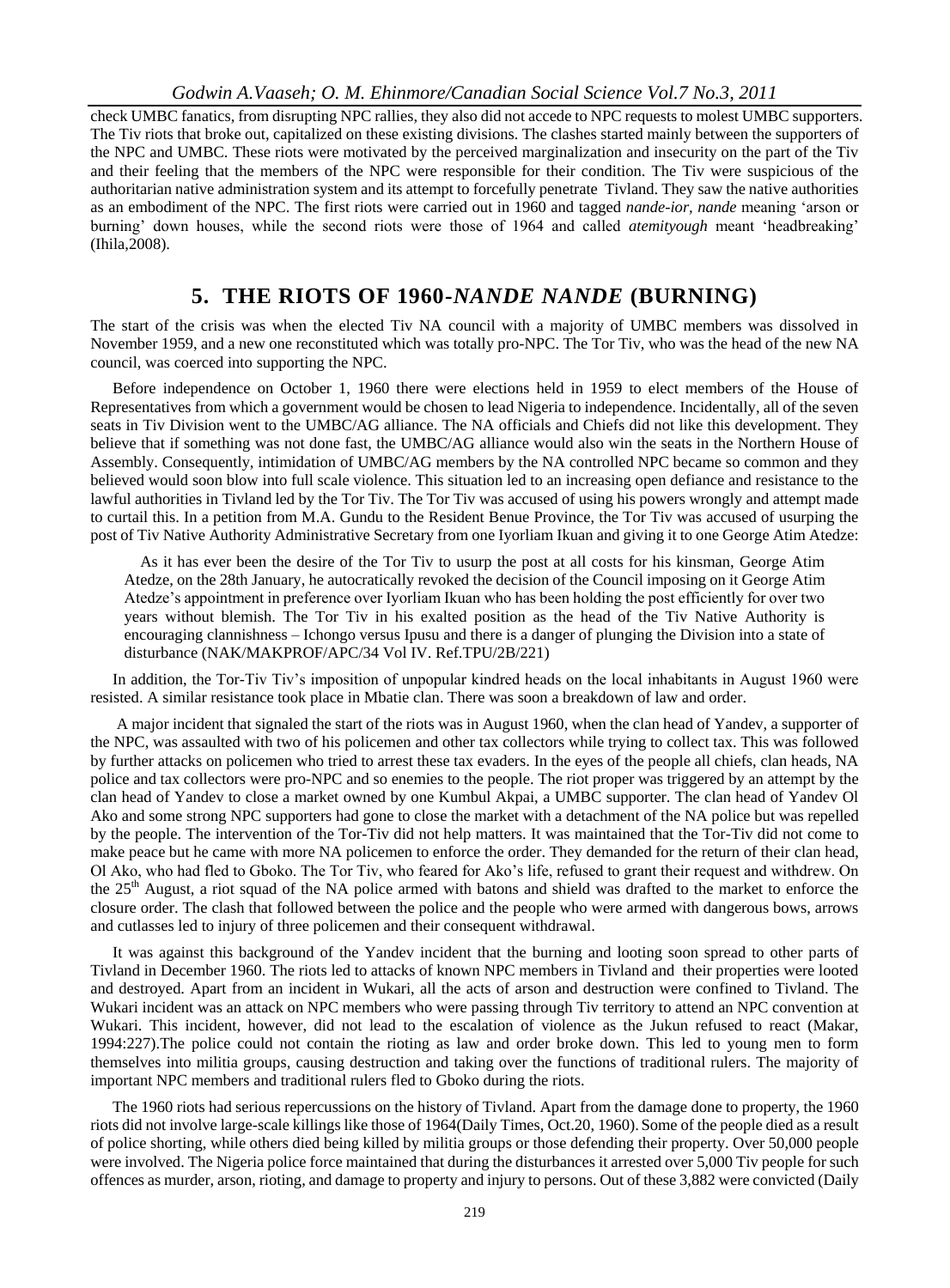Times, June 30,1960).Despite the riots, politicians on the side of the NPC and the UMBC tried to restrain their supporters from violence. The fact that 50,000 were involved in these riots was a clear indication that the situation could not be controlled by the police. An appeal was made to Anja, the Divisional President of the NPC, and to J.S. Tara, the UMBC President General, to assist in restoring peace. The positive response of leaders of the warring factions contributed much to the return of peace, even though fragile in Tivland.

### **6. THE RIOTS OF 1964 –***ATEMITYOUGH* **(HEADBREAKING)**

The year 1960 that the first Tiv riots took place was the year independence was granted to Nigeria by Britain. One might expect that the series of reconciliatory moves that took place could end the political upheavals in Tivland but the reverse was the case. Events that followed the departure of the colonial authorities led to worsening relations between the belligerents and hence the second Tiv riots of February and March 1964. This riot was characterized by the burning and looting of property, as well as the maiming and breaking of peoples" heads (known as the *atemityough*).

It is to be noted that after the end of the first riot, a Sole Administrator was appointed to run the affairs of the Tiv NA. His duties included the restoration of law and order, the reconciliation of the various political factions in Tivland, and assisting the office of the Tor Tiv to regain his authority and personality that had been greatly eroded during the riots. The sole administrator, Mr. M.J. Dent, on assumption of office began to usurp the functions of the elders and chiefs at the same time showing sympathy with the NPC. The Administrator in his efforts to reconcile the warring factions looked into the complaints brought against some of the District heads, suspending some and retaining others. The NPC were unimpressed with his actions which they described as pro-UMBC, and reported him to the Northern Regional Government. Mr. Dent's attempts to organize peace and reconciliatory meetings between the two sides were met with resistance, a non-cooperative attitude from both sides. Mr. Dent was accused by NPC firstly of refusing to grant a permit for them to hold a rally but granting one to the UMBC to hold a rally at Agwabi, 23 miles on Gboko-Wukari road (NAK/MAKPROF/APC/34/F9/61). He was also accused of non-cooperation and taking unilateral actions.

Generally, the Tiv were dissatisfied after the riot because they were made to pay extra taxes for damages caused by the riots. More than 50,000 taxpayers were made in addition extra N5.10 per head in addition to the general annual tax of N4.50(Anifowose,1979:128). A taxpayer who defaulted was imprisoned for six months. This excessive taxation was generally paid including those areas which did not take part in the riot. At the same time, some areas known to have sympathy for the NPC were excluded. This decision which was taken by the NPC regional government against the Tiv was on the advice of a few NPC elders in Tivland. It was seen as further evidence of political oppression and on indirect way to punish UMBC/AG supporters for rioting and damaging the property belonging to NPC supporters.

Following the success of the UMBC in the 1960 riots, the popularity of the party increased their victory in the North Regional Election of 1961. This victory coincided with the arrest of Tarka and a fresh determination by the UMBC to unite and resist the foreign dominated NPC, though the UMBC/AG alliance broke off in 1962 following the AG crisis in the West, the UMBC continued to wax stronger in Tivland. In November 1963, there was the composition of the Tiv Advisory Council, which the Tiv complained that though they were the majority party they had only been given minority seats. The UMBC annual conference held at Agasha between 4<sup>th</sup> and 6<sup>th</sup> February 1964 exploited the existing tension and condemned the excessive taxation and its method of collection. As tax collectors were possible NPC supporters, the UMBC members frowned at their modus operandi; hence, they were the first targets of attack.

The first major disturbances began in Tombo Mbalagh where the clan head Gbagbar Apinega a pro-NPC on the  $12<sup>th</sup>$ February was seized by rioters and killed along with three others. The hands of Gbagbar's scribe were cut off by the rioters. A team of N.A police which had been sent to the area to restore peace had to return to Gboko when they found a large crowd. Though a few arrests were made, the killing of Gbagbar led to a free for all fight between supporters of the NPC and supporters of the UMBC. This disorder led to an ambush of eight policemen who were latter slain and their guns seized by the riotersAbeghe, 2005:104). The murder of Gbagbar marked effectively the start of *atemityough*. As in the previous riot, the violence spread to some other parts of Tivland. Unlike the first riot, the new wave of violence concentrated on personal violence rather than violence on property.

The later stages of the riots were to manifest themselves in clashes involving the Ichongo and Ipusu segments of Tiv society. The revolts were almost converted into an Ipusu/Ichongo confrontation with the Ipusu (UMBC), led by Tondo Agede fighting against the Ichongo (NPC) led by Aernyi Kangur(Hembe,2003:225). Most of the fighting during the riots took place at night. The UMBC members symbolized their confrontation with the broom (chanca) to sweep out *Baja* or *Shoja* petali (NPC). At Mbaiase in Masev, the people there were predominantly NPC but they were always attacked by the few UMBC members in the area who were supported by neighboring Ipusu areas. This led to serious fighting between the NPC and the UMBC with each side receiving reinforcements. Other serious battles were fought in Mbachin, Aliade and Mbayion.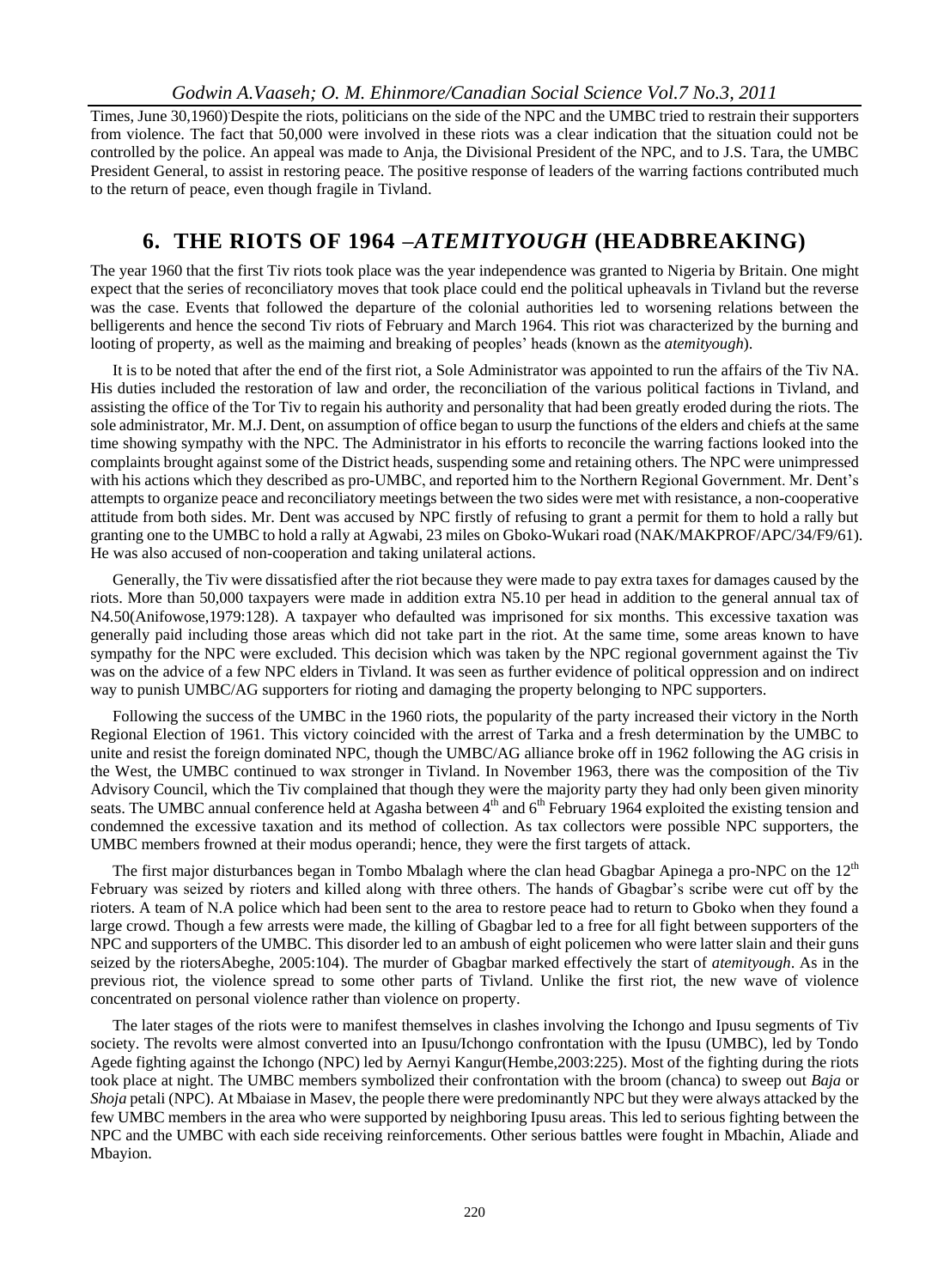### **7. THE USE OF MILITANT GROUPS**

Militant groups were widely believed to be used by the various political parties during the political disturbances in Tivland. The NPC had the Sardauna Brigade as its militant wing, the Okpara Youth Brigade and Zikist were militant wings of the NCNC, Awolowo Youth Pioneers was the militant wing of the AG, Akintola Young Pioneers for the NNDP and Tarka Young Pioneers for the UMBC(Abeghe,2005:104). The political violence in Tivland was between the Sardauna Brigade of the NPC and Tarka Young Pioneers. The Sardauna Brigade that had existed for sometime in the North did not surface early in Tivland, and even when it did, it was not very popular in the beginning. It was when the sizable population of Tiv people began to join the NPC because of coercion or the purported benefits that membership of the Brigade began to grow. The Sardauna Brigade engaged the Tarka Young Pioneers in bloody conflicts. The Brigades operated with confidence in Tivland knowing that it was operating under the cover of the ruling political party, so they unleashed terror against their opponents.

#### **CONCLUSION**

This paper has analyzed the political developments linking the misuse of Native Administrative Police Forces in Tivland, Central Nigeria to the post-independence political upheavals. At independence, Tivland was polarized with the existing traditional institutions and the Native Administrative Police Forces supporting the government of the day, the NPC, against the UMBC, a predominantly minority Tiv party. In order to exert a firm control over Tivland, the government resorted to the use of the Native Administrative Police Forces, a situation the Tiv rejected and decided to rally round their leader J.S.Tarka, and their party, the UMBC. Their rejection of the NPC controlled government and its means of coercion was symbolic, as the acceptance would mean accepting Hausa /Fulani domination. The rejection of the NPC , and all that was associated with it was to lead to the bitter and violent political upheavals in Tivland during the First Republic. The paper has however shown the dangers inherent in ethnic politics.

#### **REFERENCES**

- Abee,T.(2005). *The Tiv Riots and the Aftermaths*. Makurdi: Oracle Business. These riots which have become famous were known as the *nande nande* (burning burning) and *atem ityough* (head breaking).
- Anifowese, R. (1979). *Violence and Politics in Nigeria, The Tiv and Yoruba Experience.* Enugu: Nok Publishers.
- Aper, J.O. (2008). Economic Basis of The Nigerian Civil War. In A.M Adejo (ed.), *The Nigerian Civil War, Forty Years After, What Lessons?* Makurdi: Aboki Publishers.

Awuhe Ihila. (2008). 65 Years Old Businessman, Interviewed 2/2/08.

- Bello, K. (2006). Crisis Management in Nigeria: The Governor Boni Haruna"s Approach to Bachama/Hausa Conflict in Adamawa State. In Timoty Gyuse, Ogah Ajene (ed.), *Conflicts in the Benue Valley*. Makurdi: B.S.U. Press.
- Bur, A. (1993). Who are The Tiv? A Socio –Cultural Inquiry into Tiv Dynamics. In Terdoo Ahire (ed.), *The Tiv in Contemporary Nigeria*. Zaria: Hudahuda.

*Daily Times,* June 30, 1960.

*Daily Times,* October 20, 1960, 5

Fourchard, L. (2008). A New Name for an Old Practice: Vigilantes in South-Western Nigeria. *Africa*, *78*(1).

Hembe, G. N. (2003). J.S.Tarka: *The Dilema of Ethnic Politics in Nigeria*. Makurdi: Aboki.

- Hill, R. S. (1986). *Policing the Colonial Frontier: The Theory and Practice of Coercive Social and Racial Control in New Zealand, 1767-1867*. Wellington: Government Printer.
- Iorkyosu Anum. (2008). Retired N.A.Police Sergeant, 85years old, interviewed 5/2/2008.
- Isichei, E. (1978). *Igbo Worlds: An Anthology of Oral Histories and Historical Descriptions.* Philadephia: Institute for the Study of Human Issues.
- Kamira, J. (1999). Indigenous Participation in Policing from Native Police to Now-Has Anything Changed? Paper presented at the *History of Crime, Policing and Punishment Conference.* Held in Canberra, Australia from 09 – 10 December 1999.

Fika, A. M. (1978). *The Kano Civil War and British Over-Rule, 1882-1940*. Ibadan: Oxford University Press.